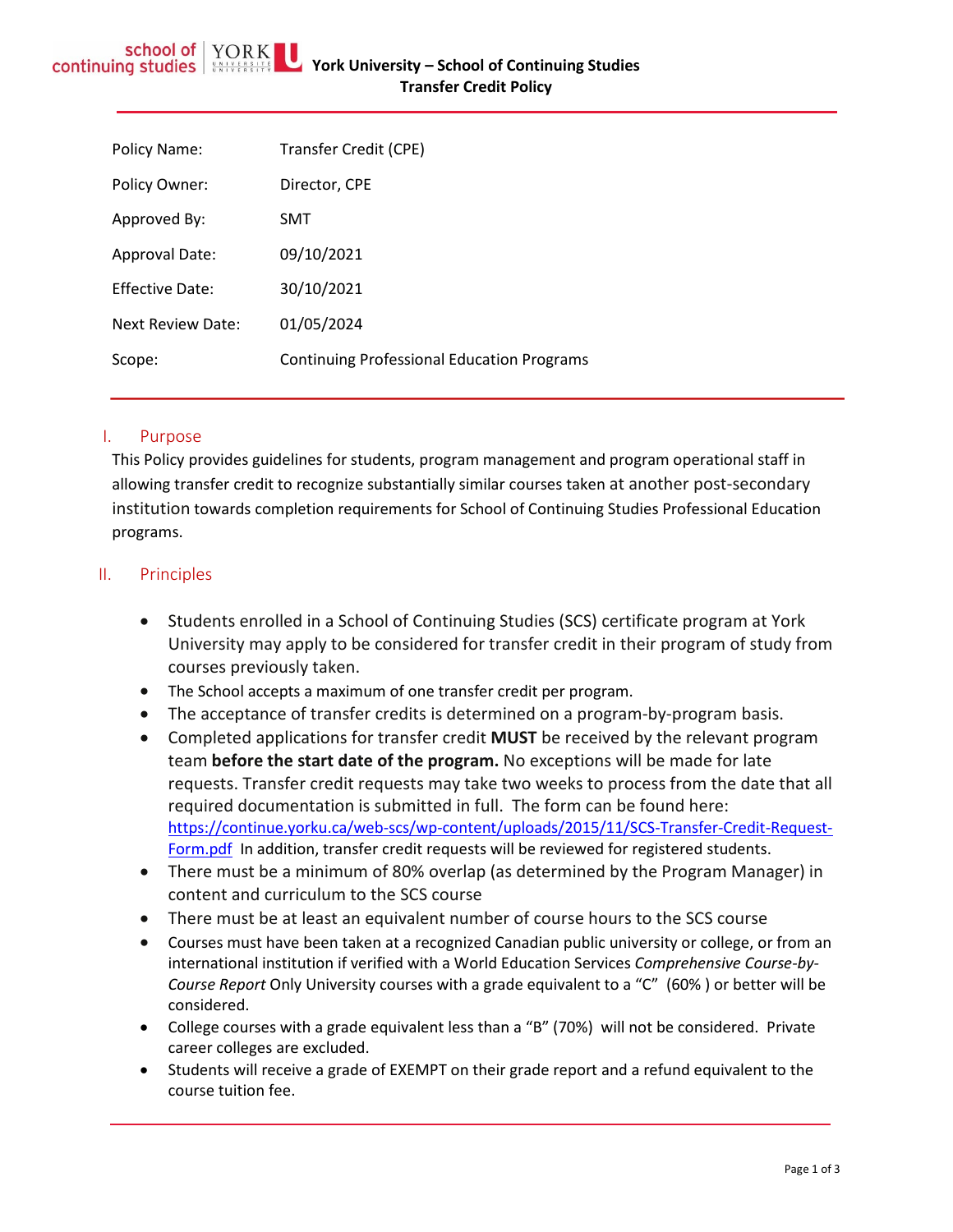#### Responsibilities

- i. Approval Director, CPE s
- ii. Review & Maintenance Program Manager
- iii. Compliance –, Manager, Registration and Admissions

### III. Policy Version Control

| Version | <b>Changes</b>        | Author     | Approval   | Approval | <b>Effective</b> |
|---------|-----------------------|------------|------------|----------|------------------|
|         |                       |            |            | Date     | Date             |
| 1.0     | <b>Initial Policy</b> | <b>MDB</b> | <b>CBC</b> | October  | October          |
|         |                       |            |            | 9, 2021  | 30, 2021         |
|         |                       |            |            |          |                  |
|         |                       |            |            |          |                  |
|         |                       |            |            |          |                  |

#### IV. Related Documents

i. n/a

### V. Definitions

i. n/a

VI. Appendices

#### **Procedures**

Required Application Documents:

- a completed [transfer credit request form](http://continue.yorku.ca/downloads/scs-transfer-credit-form.pdf)
- an official course outline\*
- An official transcript
	- o For courses taken **outside** of Canada or the US a WES Course by Course Evaluation (ICAP) is required, along with the student's final grade <https://www.wes.org/ca/about-wes-credential-evaluation/>
	- o For courses taken in Canada or the US an Official Transcript with the student's final grade is required

\*Official course outlines must contain:

- the full course description
- course learning objectives
- course assessments and reading materials
- weekly content covered